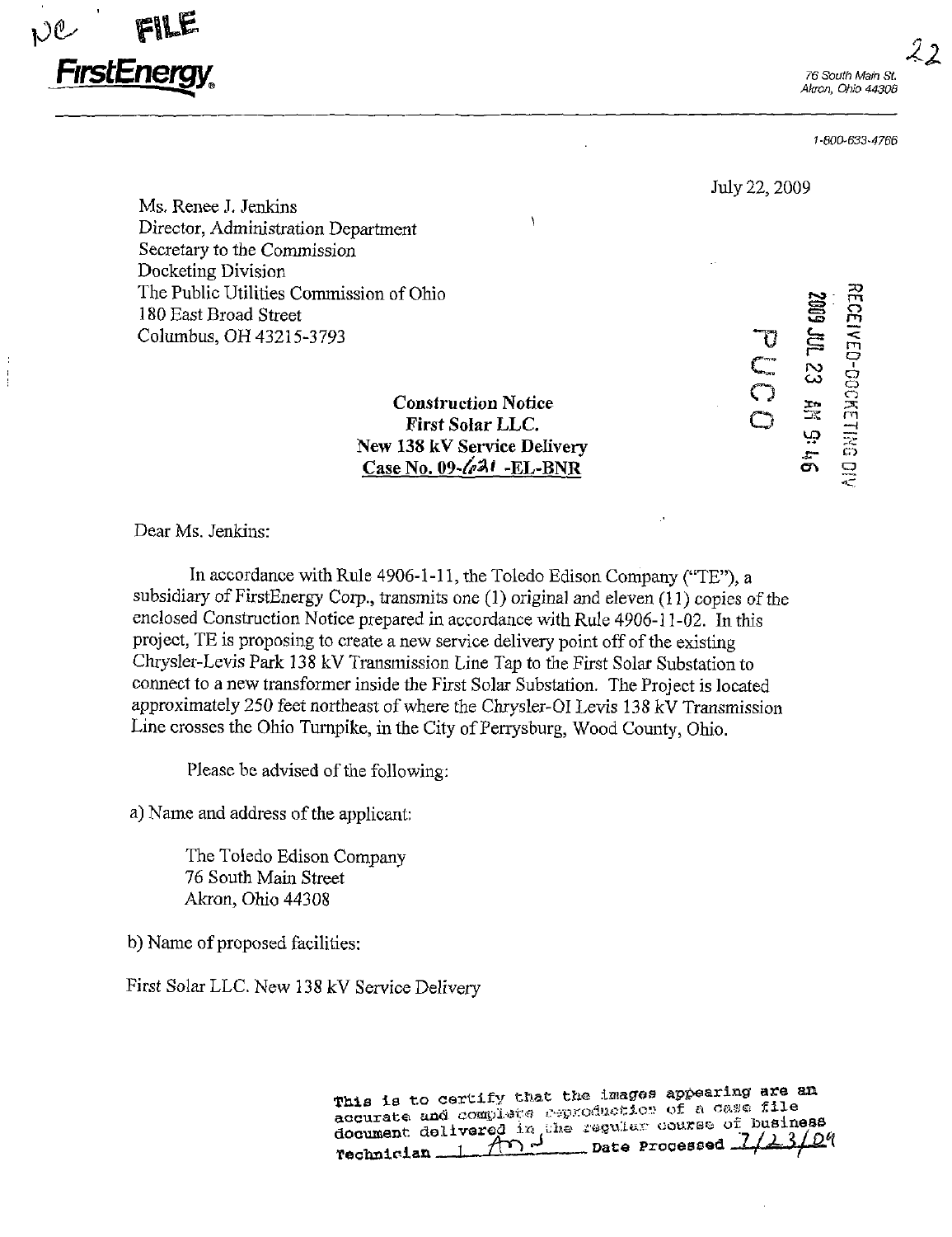# THE TOLEDO EDISON COMPANY A subsidiary of FirstEnergy Corp.

# **CONSTRUCTION NOTICE**

# **FIRST SOLAR LLC NEW 138 kV SERVICE DELIVERY**

OPSB CASE NO. 09- $621$ -EL-BNR

**July 22, 2009** 

**RECEIVED-DOCKETING DIV 2009 JUL 23 RM 9: 46** 

The Toledo Edison Company 76 South Main Street Akron, Ohio 44308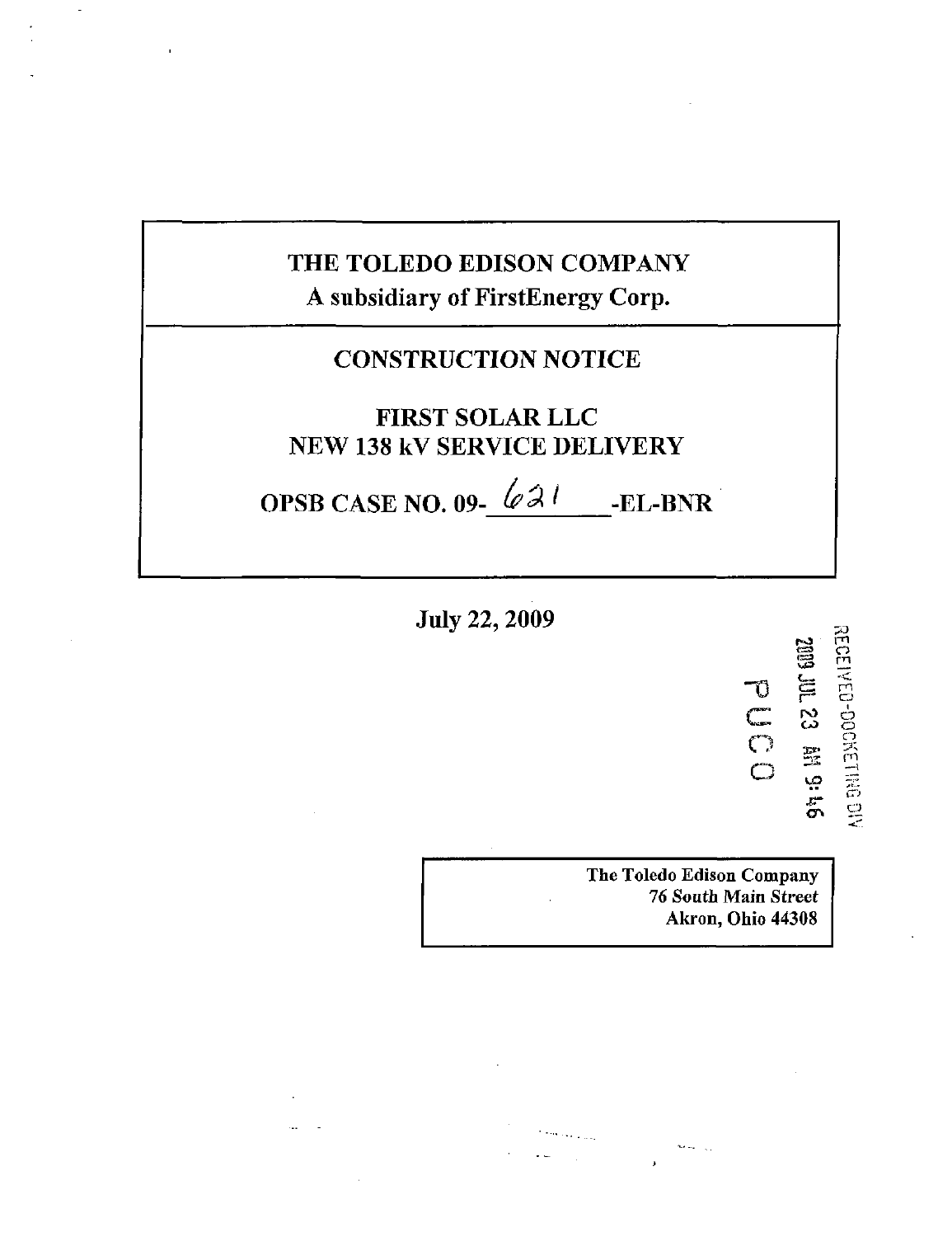## CONSTRUCTION NOTICE FIRST SOLAR LLC NEW 138 kV SERVICE DELIVERY

The following information is being provided in accordance with the procedures delineated in Ohio Administrative Code Section 4906-11-02: Construction Notice Requirements of the Rules and Regulations of the Ohio Power Siting Board.

#### 4906-11-02 (B): Information Requirements

## 4906-11-02 (B) (1): Name of the Project

Name of Project: First Solar LLC. New 138 kV Service Delivery

#### 4906-11-02 (B) (2) (a): Brief Description of Project

The Toledo Edison Company ("TE"), a FirstEnergy Corp. subsidiary, is preparing a First Solar LLC New 138 kV Service Delivery Project ("Project"), which consists of creating a new additional service delivery point off of the existing Chrysler-Levis Park 138 kV Transmission Line Tap to the First Solar Substation to supply a new transformer inside the First Solar substation. To facilitate this, one pole will be installed in the current Chrysler-Levis Park 138 kV Transmission Line Tap to the First Solar Substation, approximately five (5) feet from the First Solar Substation fence. A second pole will be installed at an approximate 90 degree angle to the existing tap in line with the first pole, approximately 40 feet to the south. Conductors and static wire will connect from the first pole to the second pole and then to the substation take-off structure. The proposed Project is located approximately 250 feet northeast of where the Chrysler-Levis Park 138 kV Transmission Line crosses the Ohio Turnpike, in the City of Perrysburg, Wood County, Ohio.

The general location of the proposed Project is shown in Exhibit 1, which is a partial copy of the United States Geologic Survey, Wood County Ohio Quad, Map ID 41083- E5. The general layout of the proposed Project is shown in Exhibit 2. In this proposed Project, two (2) new poles will be installed immediately outside of the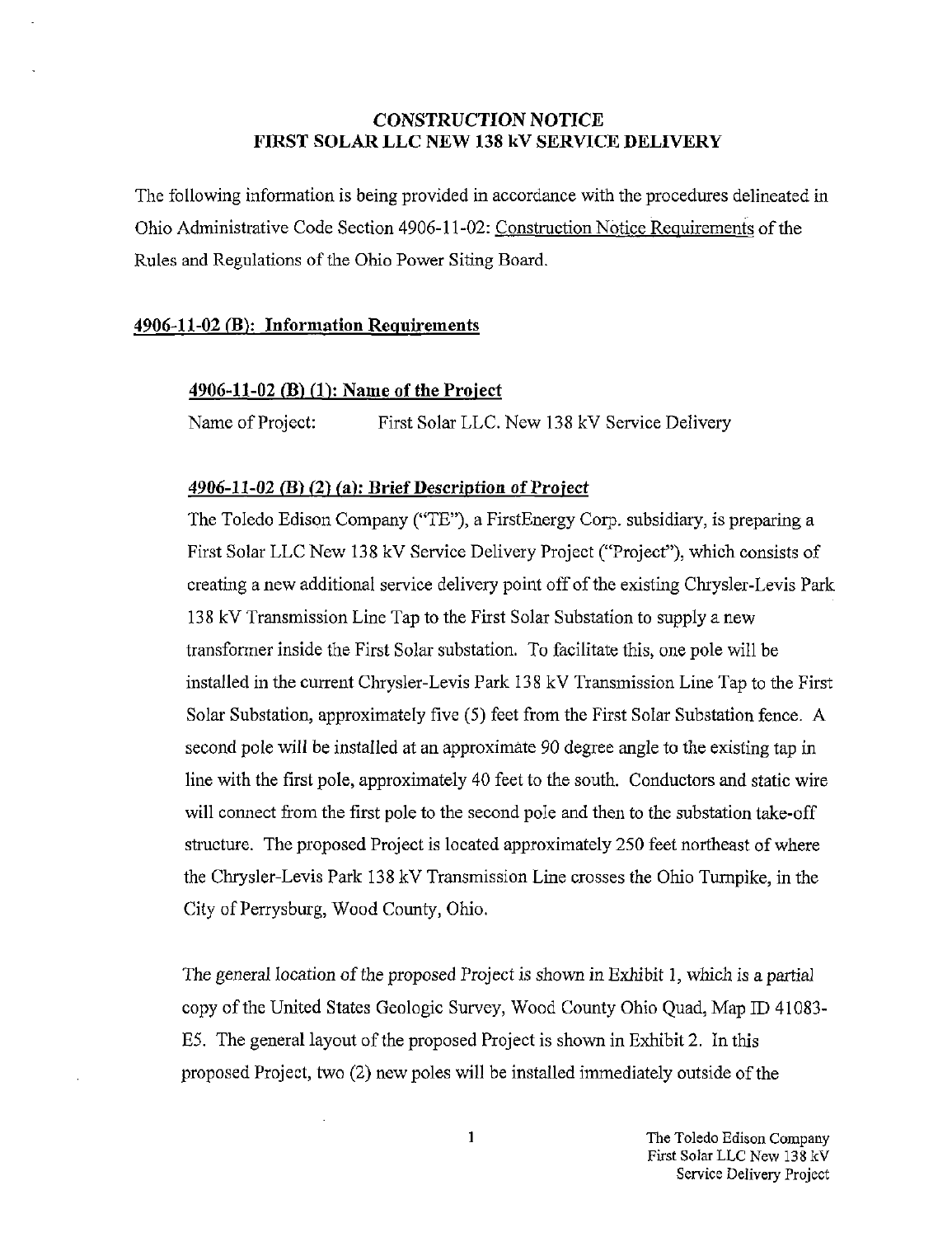existing fence line of the First Solar Substation to facilitate the new 138 kV service delivery point. The typical details of the new poles are shown in Exhibits 3 and 4.

#### 4906-11-02 (B) (2) (h): Construction Notice Requirements

The proposed Project meets the requirements for a Construction Notice because the project is within the types of project defined by Item (1) (d) of the Application Requirement Matrix for Electric Power Transmission Lines in Appendix A of 4906-1- 01 of the Ohio Administrative Code, which requires the filing of a Construction Notice. This items states:

- (I) Rerouting or extension or new construction of single or multiple circuit electric power transmission line(s) as follows:
- (d) Line(s) one hundred twenty-five kV and above, but less than three hundred kV, and not greater than 0.2 miles in length.

The new service delivery point from the Chrysler-Levis Park 138 kV Transmission Line Tap to the First Solar Substation operates at 138 kV and is approximately 72 feet (.01 miles) long.

## 4906-11-02 (B) (3): Need for the Project

First Solar LLC's electrical load is expected to double within the next 18 months, from 8.0 MVA to 16.0 MVA. With this projected load growth, a second substation transformer will be needed to accommodate this increase in load and will be powered by this service delivery point.

## 4906-11-02 (B) (4): Construction Schedule

Construction on the proposed Project is proposed to begin on November 1, 2009. Construction on the proposed Project is expected to be completed by December 31, 2009.

## 4906-11-02 (B) (5): Estimated Costs

The following are the estimated capital costs for the Project:

Estimated Cost \$ 142,000

2 The Toledo Edison Company First Solar LLC New 138 kV Service Delivery Project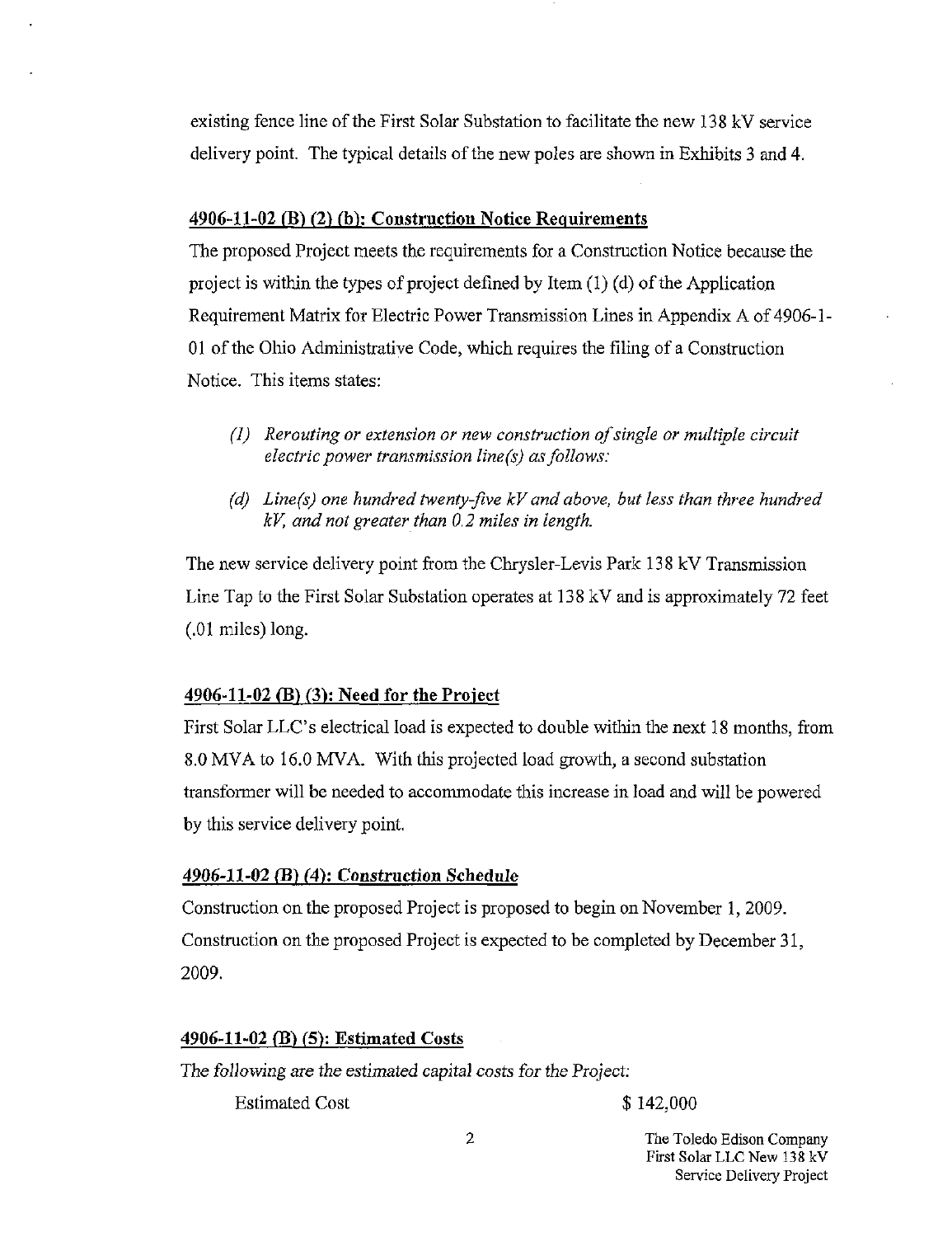### 4906-11-02 (B) (6): Operating Characteristics

The existing Chrysler-Levis Park 138 kV Transmission Line Tap to the First Solar Substafion operates at 138 kV. The proposed line extension will not change the operating characteristics of this transmission line. In the proposed Project, two (2) new poles will be placed outside of the existing substation fence line to support the new line extension. New property rights from First Solar are required for the installation of the two (2) new poles and down guys for the proposed Project.

#### 490641-02 (B) (7): Area Map

Exhibit No. 1 depicts the general location of the project site. This exhibit provides a partial copy of the United States Geologic Survey, Wood County Ohio Quad Map ID 41083-E6. To locate and view the project site from Columbus, Ohio, travel north on 1-71 towards Cleveland for approximately 9.7 miles. Take exit number 119 for US-23 toward Delaware. Merge onto N. High St/US-23 and continue to follow US-23 for approximately 59.1 miles. Turn slightly right at US-23 and continue for approximately 7.5 miles. Then proceed on 0H-15W for approximately 17 miles. Merge onto I-75N/OH-15W via the ramp to Toledo and continue to follow 1-75 N for approximately 38.2 miles. Take exit 195 for OH-795 towards Perrysburg. Turn right at Ave Road (signs for Millbury) and proceed approximately 2.0 miles. Turn right at Cedar Park Boulevard and continue until the road ends in a cul-de-sac, and the First Solar LLC building will be on the left.

#### 4906-11-02 (B) (8): Properties List

The new poles will be located within a newly obtained right-of-way. TE is obtaining additional property rights for this section of the transmission line from the following:

First Solar Property LLC 28101 Cedar Park Blvd. Perrysburg, OH 43551 Parcel #P57-400-020000046006

> The Toledo Edison Company First Solar LLC New 138 kV Service Delivery Project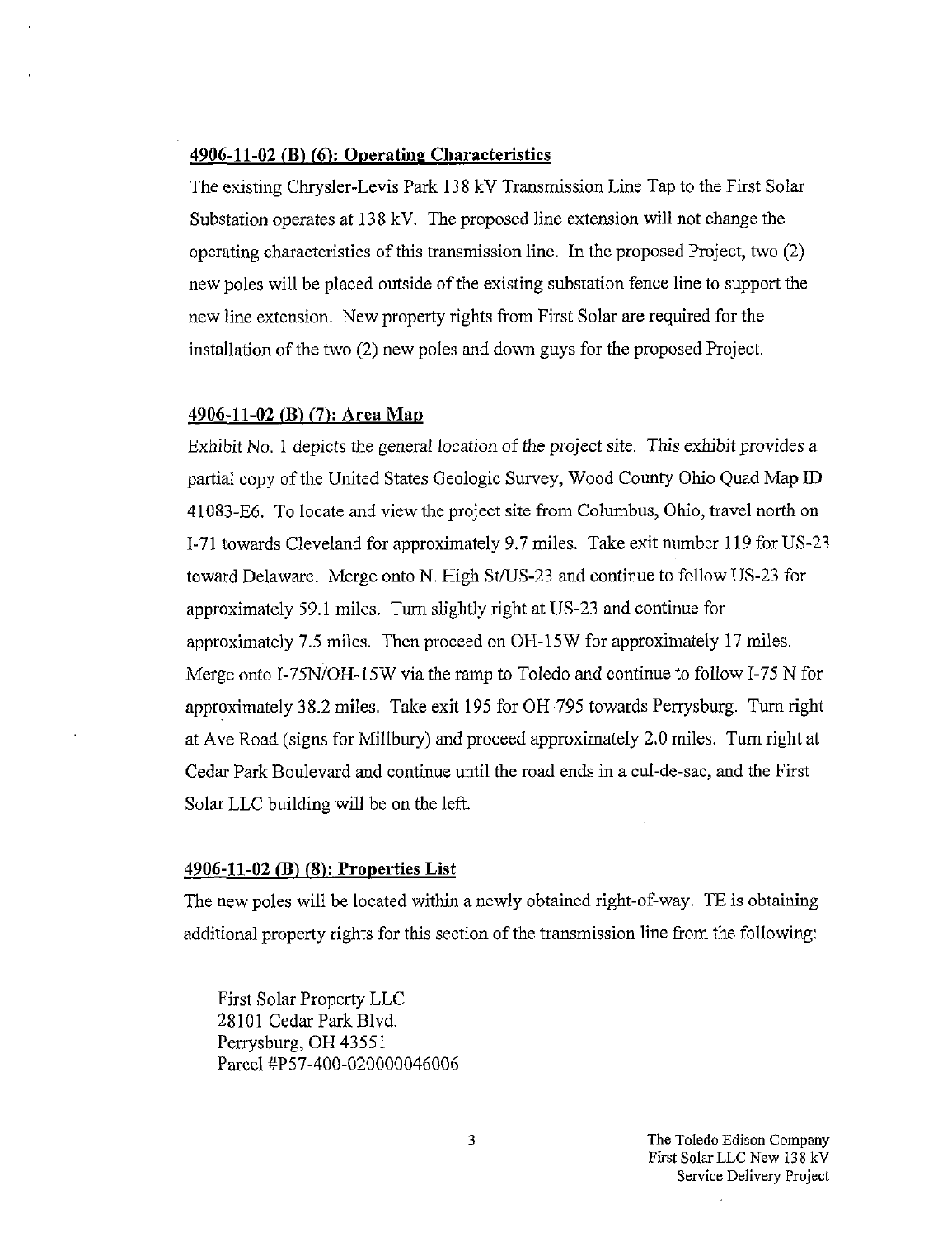#### 4906-11-02 (C): Documentation of Construction Notice Transmittal

This Construction Notice is being provided concurrently to the following officials of the City of Perrysburg, and Wood County, Ohio. Copies of the transmittal letters to these officials have been included with the transmittal letter submitting this Construction Notice to the Ohio Power Siting Board.

#### City of Perrysburg

The Honorable Nelson Evans Mayor, City of Perrysburg 201 W. Indiana Avenue Perrysburg, OH 43551

Mr. Joe Lawless President of Council, City of Perrysburg 201 W. Indiana Avenue Perrysburg, OH 43551

Mr. Jon G. Eckel Public Service Director 201 W. Indiana Avenue Perrysburg, OH 43551

#### Wood County

The Honorable James Carter Wood County Commissioner, President One Courthouse Square Bowling Green, OH 43402

The Honorable Tim Brown Wood County Commissioner One Courthouse Square Bowling Green, OH 43402

The Flonorable Alvin Perkins Wood County Commissioner One Courthouse Square Bowling Green, OH 43402 201 W. Indiana Avenue Perrysburg, OH 43551

Mr. John Wanick Municipal Planning Commission, City of Perrysburg 201 W. Indiana Avenue Perrysburg, OH 43551

Mr. Rick Thielen Planning/Zoning Administrator, City of Perrysburg 201 W. Indiana Avenue Perrysburg, OH 43551

Mr. Raymond Huber P.E., P.S. Wood County Engineer One Courthouse Square, Floor 3 Bowling Green, OH 43402

Mr. Dave Steiner Director, Wood Coimty Planning Commission One Courthouse Square, Floor 5 Bowling Green, OH 43402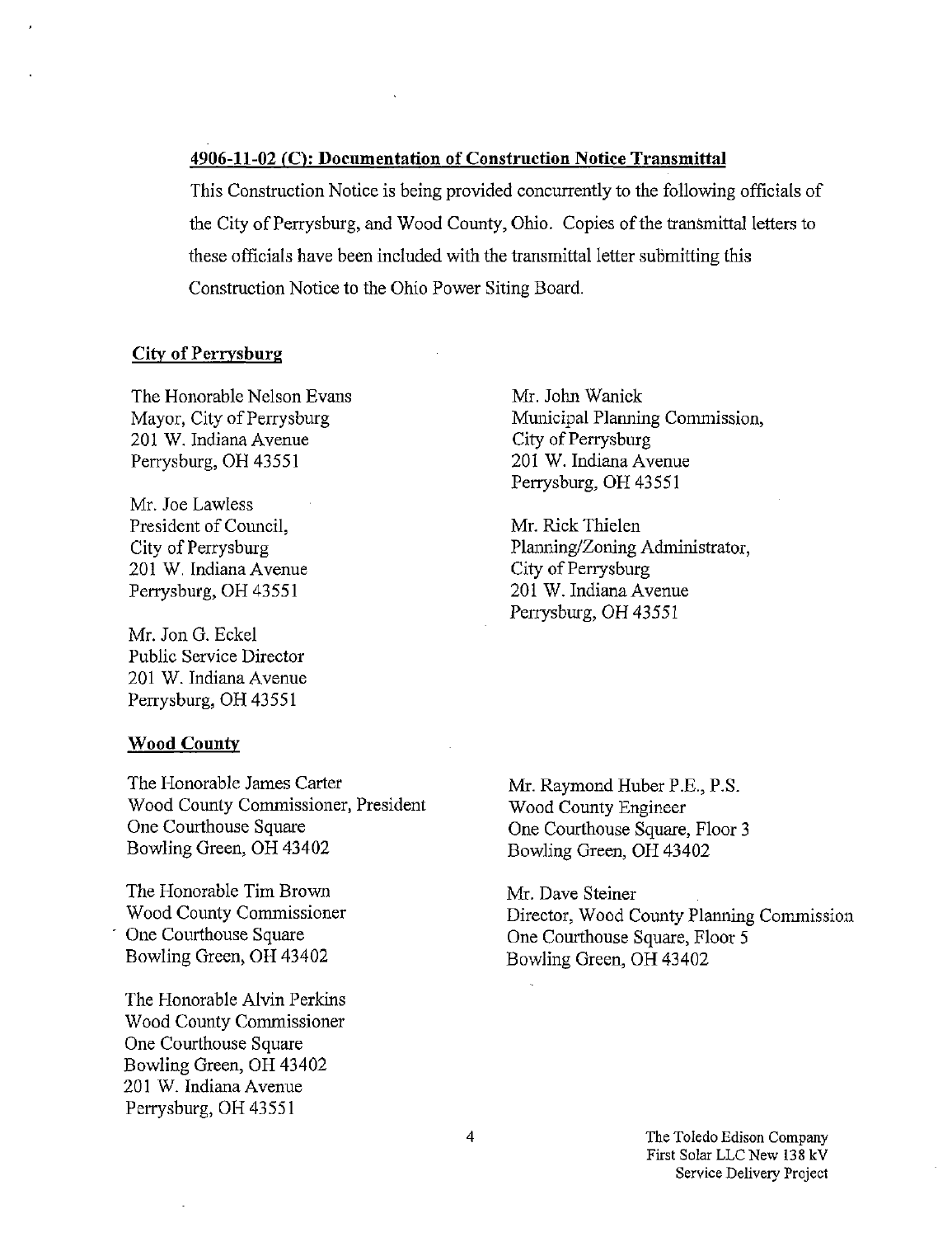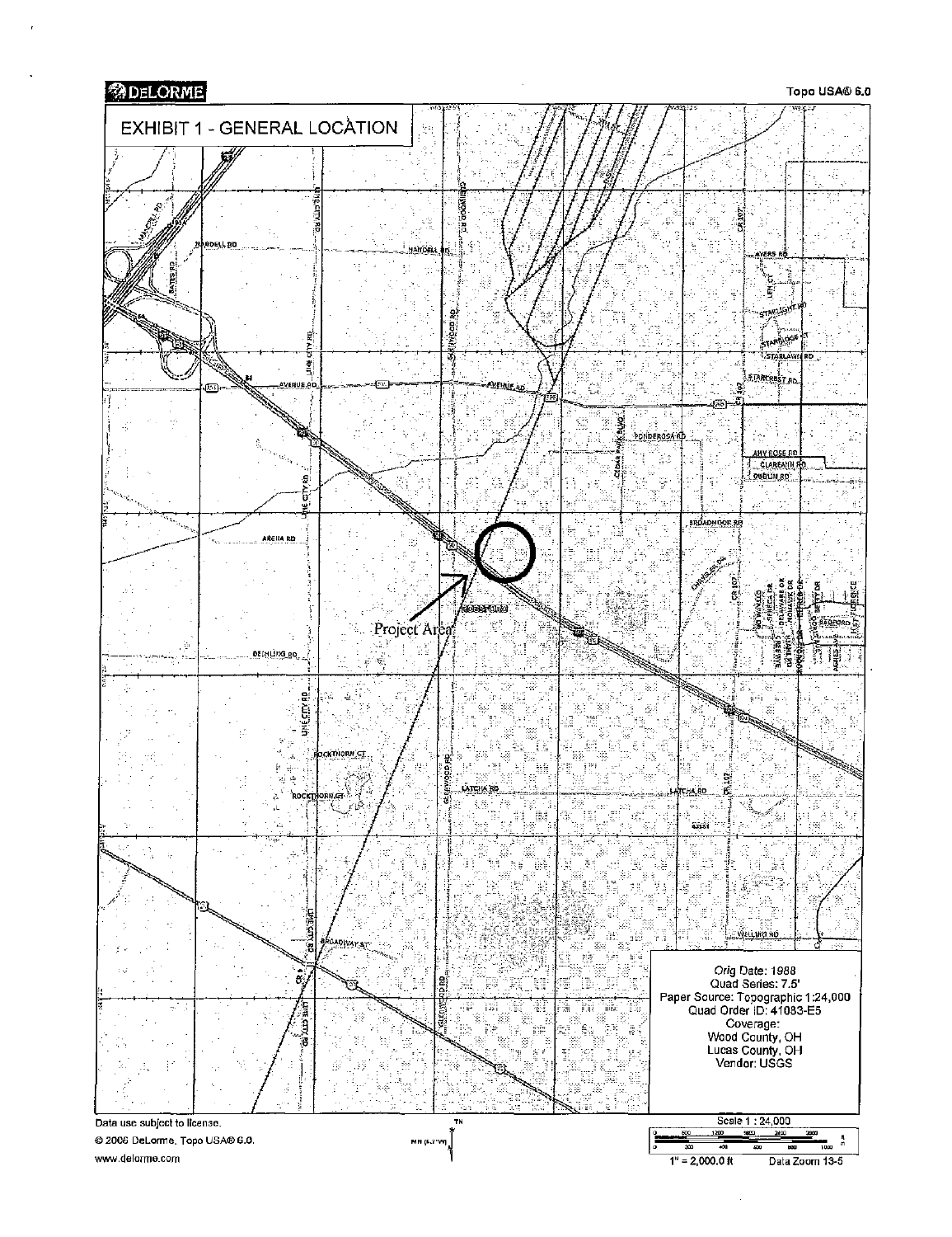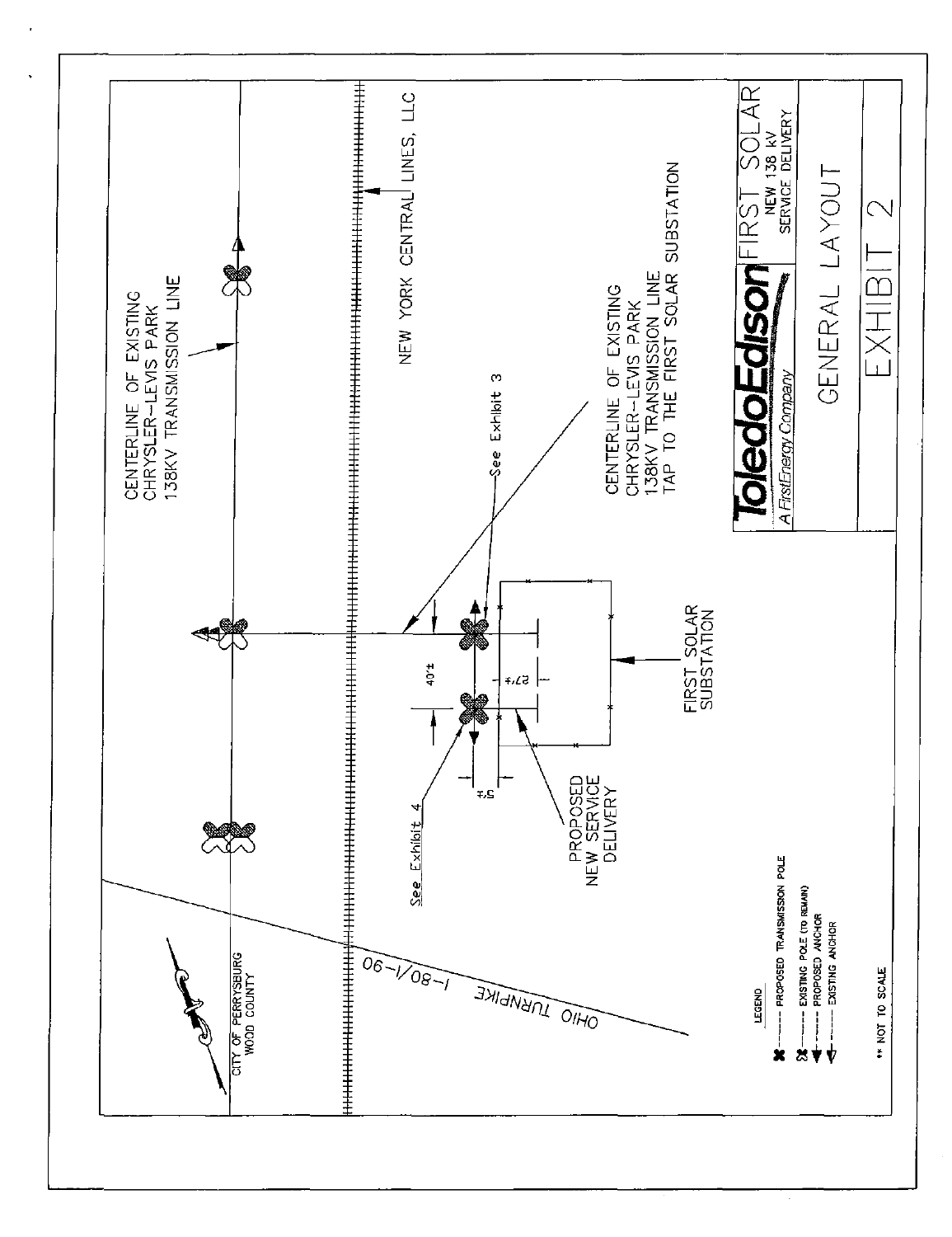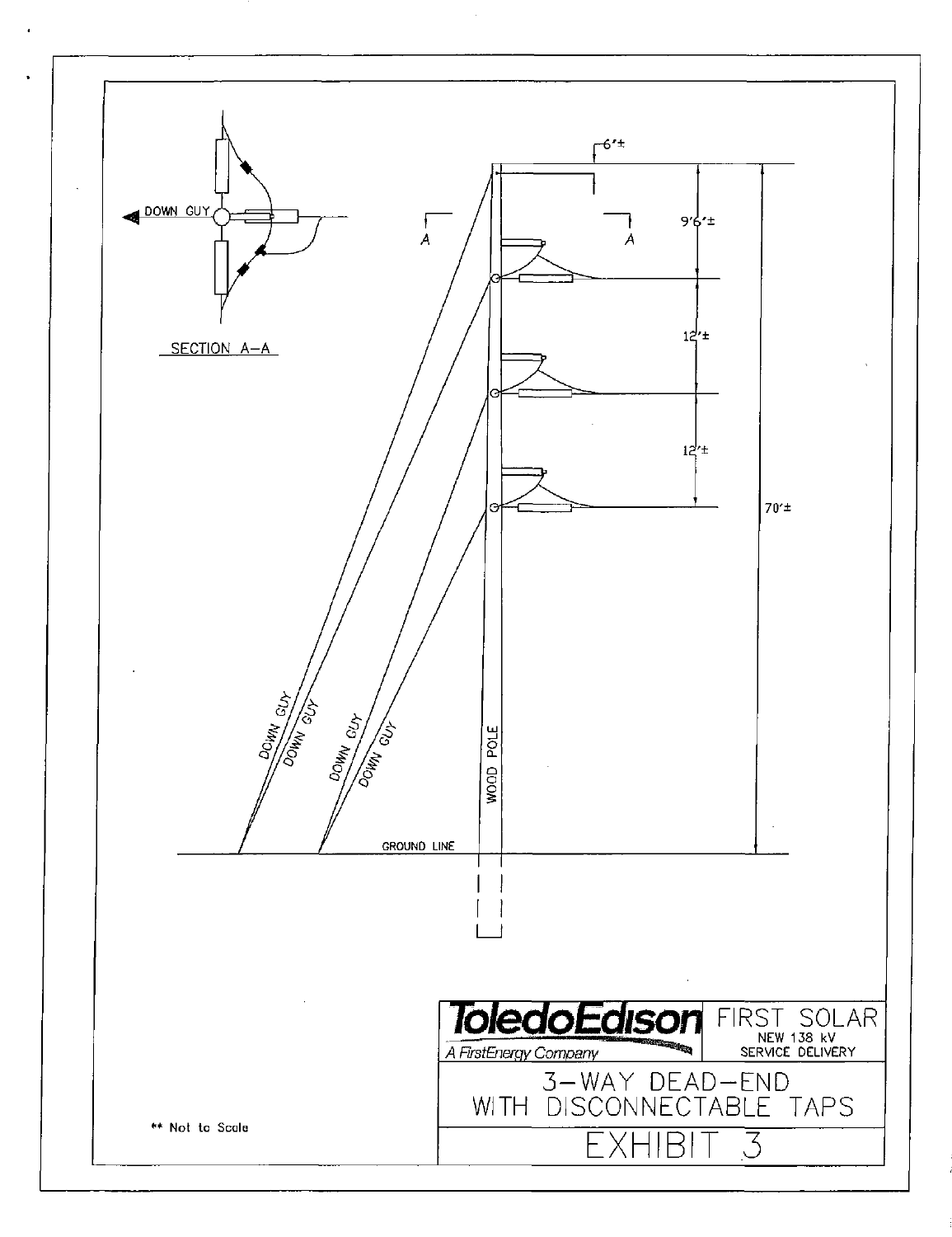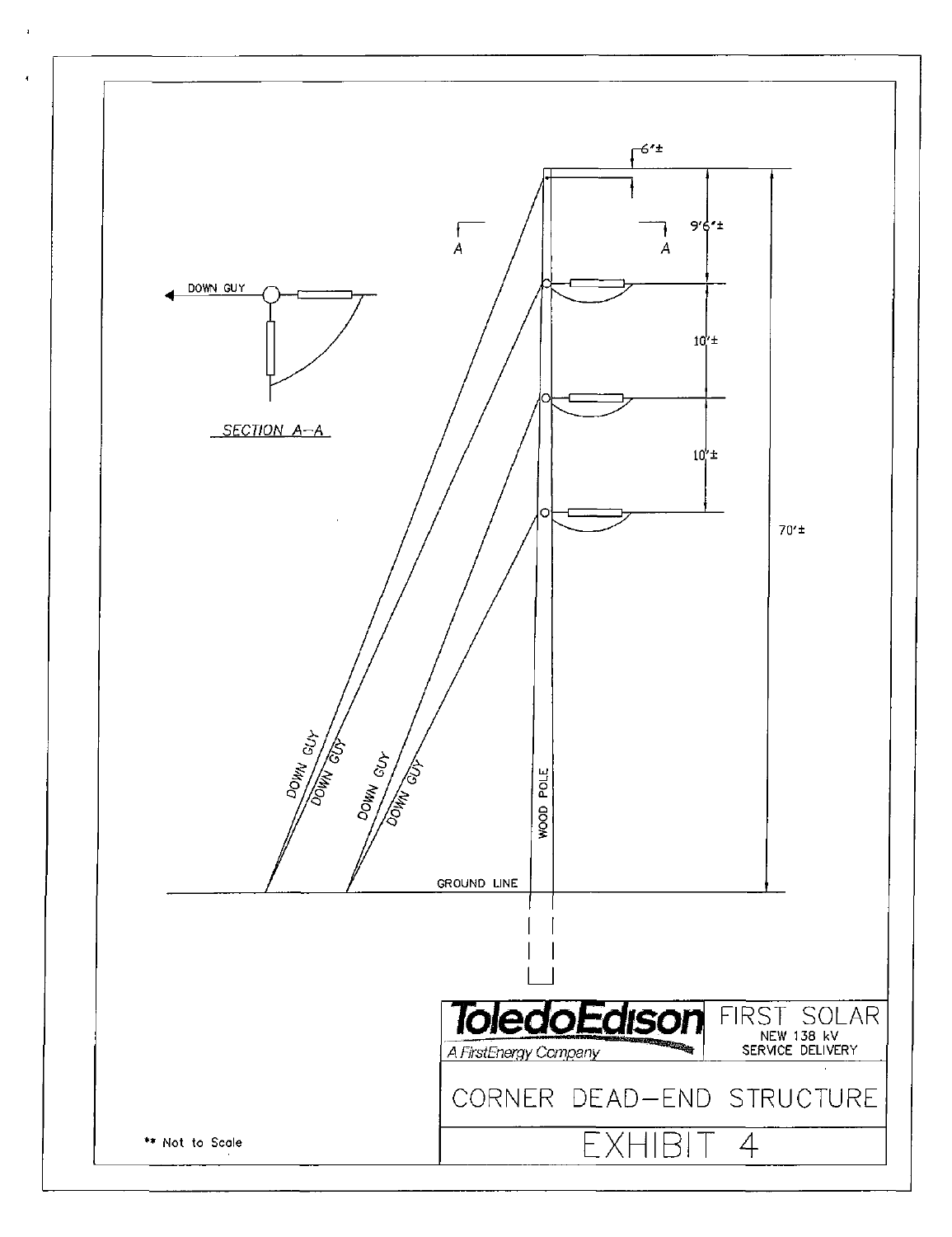Ms. Renee J. Jenkins/ Docketing July 22, 2009

c) Location of proposed facilities:

The Project is located approximately 250 feet northeast of where the Chrysler-Levis Park 138 kV Transmission Line crosses the Ohio Turnpike, in the City of Perrysburg, Wood County, Ohio.

d) Description of proposed facilities:

In this project, TE is proposing to create a new service delivery point off of the existing Chrysler-Levis Park 13 8 kV Transmission Line Tap to the First Solar Substation to connect to a new transformer inside the First Solar Substation.

e) Applicant's representative:

Scott Humphrys, Associate Distribution Specialist Energy Delivery Technical Services FirstEnergy Service Company 76 South Main Street Akron, OH 44308-1890

After docketing this filing, please return one time-stamped copy of the Construction Notice for our records to us in the enclosed envelope. We have provided a copy of this Construction Notice by certified mail, with return receipt requested, to officials of the political subdivisions immediately affected by the proposed project as listed in the attached Exhibit 1. Copies of the transmittal letters addressed to the local government representatives of the City of Perrysburg, Wood County are enclosed for your file.

Should the Ohio Power Siting Board desire farther information or discussion of this submittal, please contact me at (330) 384-2526.

Sincerely,

Scott Humphrys Associate Distribution Specialist Energy Delivery Technical Services FirstEnergy Service Company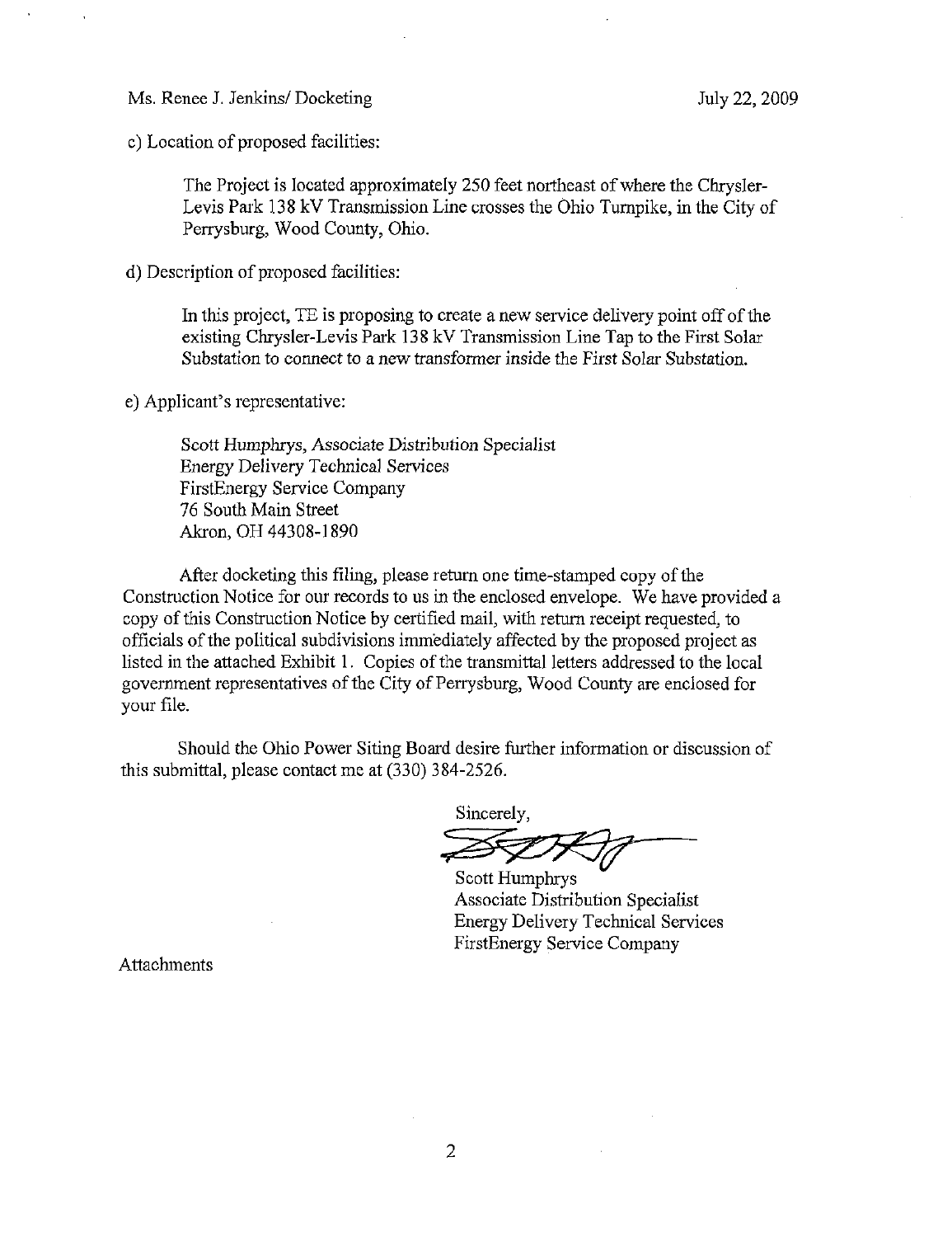EXHIBIT 1 Officials Served Copy of Construction Notice First Solar LLC. New 138 kV Service Delivery Case No. 09- -EL-BNR

#### City of Perrysburg

The Honorable Nelson Evans Mayor, City of Perrysburg 201 W. Indiana Avenue Perrysburg, OH 43551

Mr. Joe Lawless President of Council, City of Perrysburg 201 W. Indiana Avenue Perrysburg, OH 43551

Mr. Jon G. Eckel Public Service Director 201 W. Indiana Avenue Perrysburg, OH 43551

Mr. John Wanick Mimicipal Planning Commission, City of Perrysburg 201 W. Indiana Avenue Perrysburg, OH 43551

Mr. Rick Thielen Planning/Zoning Administrator, City of Perrysburg 201 W. Indiana Avenue Perrysburg, OH 43551

#### Wood County

The Honorable James Carter Wood County Commissioner, President One Courthouse Square Bowling Green, OH 43402

The Honorable Tim Brown Wood County Commissioner One Courthouse Square Bowling Green, OH 43402

Mr. Dave Steiner Director, Wood County Planning Commission One Courthouse Square, Floor 5 Bowling Green, OH 43402

The Honorable Alvin Perkins Wood County Commissioner One Courthouse Square Bowling Green, OH 43402

Mr. Raymond Huber P.E., P.S. Wood County Engineer One Courthouse Square, Floor 3 Bowling Green, OH 43402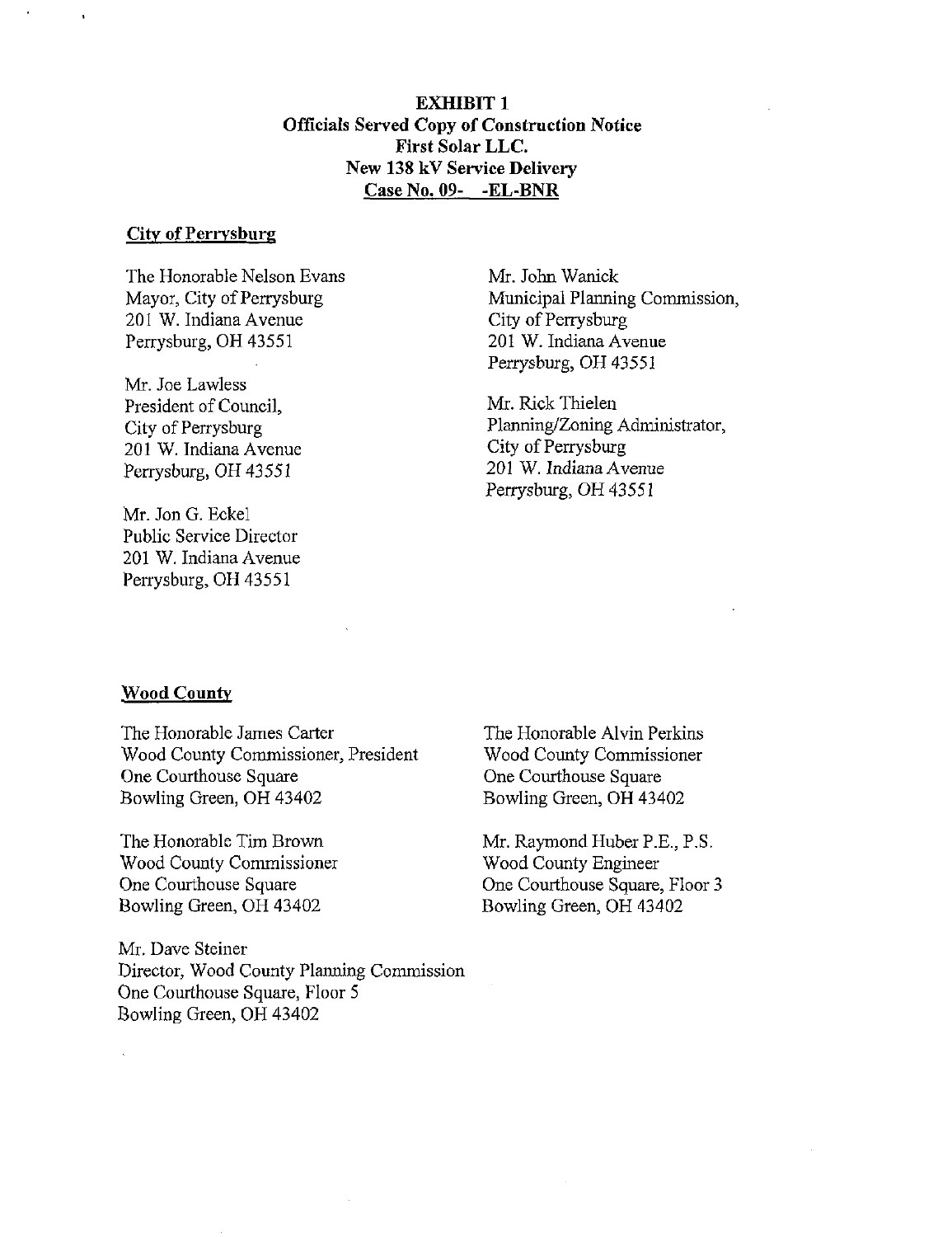

Akron. Ohio 44308

1-800-633-4766 July 22, 2009

The Honorable Nelson Evans Mayor, City of Perrysburg 201 W. Indiana Avenue Perrysburg, OH 43551

> Construction Notice First Solar LLC. New 138 kV Service Delivery Case No. 09- - EL-BNR

Dear Mayor Evans,

In the above captioned project, the Toledo Edison Company ("TE"), a subsidiary of FirstEnergy Corp., is proposing to create a new service delivery point off of the existing Chrysler-Levis Parkl38 kV Transmission Line Tap to the First Solar Substation to supply a new transformer inside the First Solar Substation. The Project is located approximately 250 feet northeast of where the Chrysler-Levis Parkl38 kV Transmission Line crosses the Ohio Turnpike, in the City of Perrysburg, Wood County, Ohio.

The proposed Project includes installing two (2) new poles immediately outside of the existing fence line of the First Solar Substation to facilitate the new 138 kV service delivery point. This requires installing one pole in the current Chrysler-Levis Parkl38 kV Transmission Line Tap, approximately five (5) feet from the First Solar Substation fence. A second pole will be installed at an approximate 90 degree angle to the existing tap in line with the first pole. Conductors and static wire will connect from the first pole to the second pole and then to the substation take-off structure.

In accordance with the provisions of Ohio Administrative Code ("OAC") Rule 4906- 1-01, this project falls within the Ohio Power Siting Board's ("OPSB") requirements for a Construction Notice ("CN"). Therefore, in comphance with OAC 4906-11-02 of the OPSB's Rules and Regulations, we have prepared and filed the attached CN with the OPSB for their review and approval. The CN contains a description of the project and is provided for your information.

I'll be glad to answer any question conceming this matter. You can contact me at (330) 384-2526.

Sincerely.

Scott Humphrys Associate Distribution Specialist Energy Delivery Technical Services FirstEnergy Service Company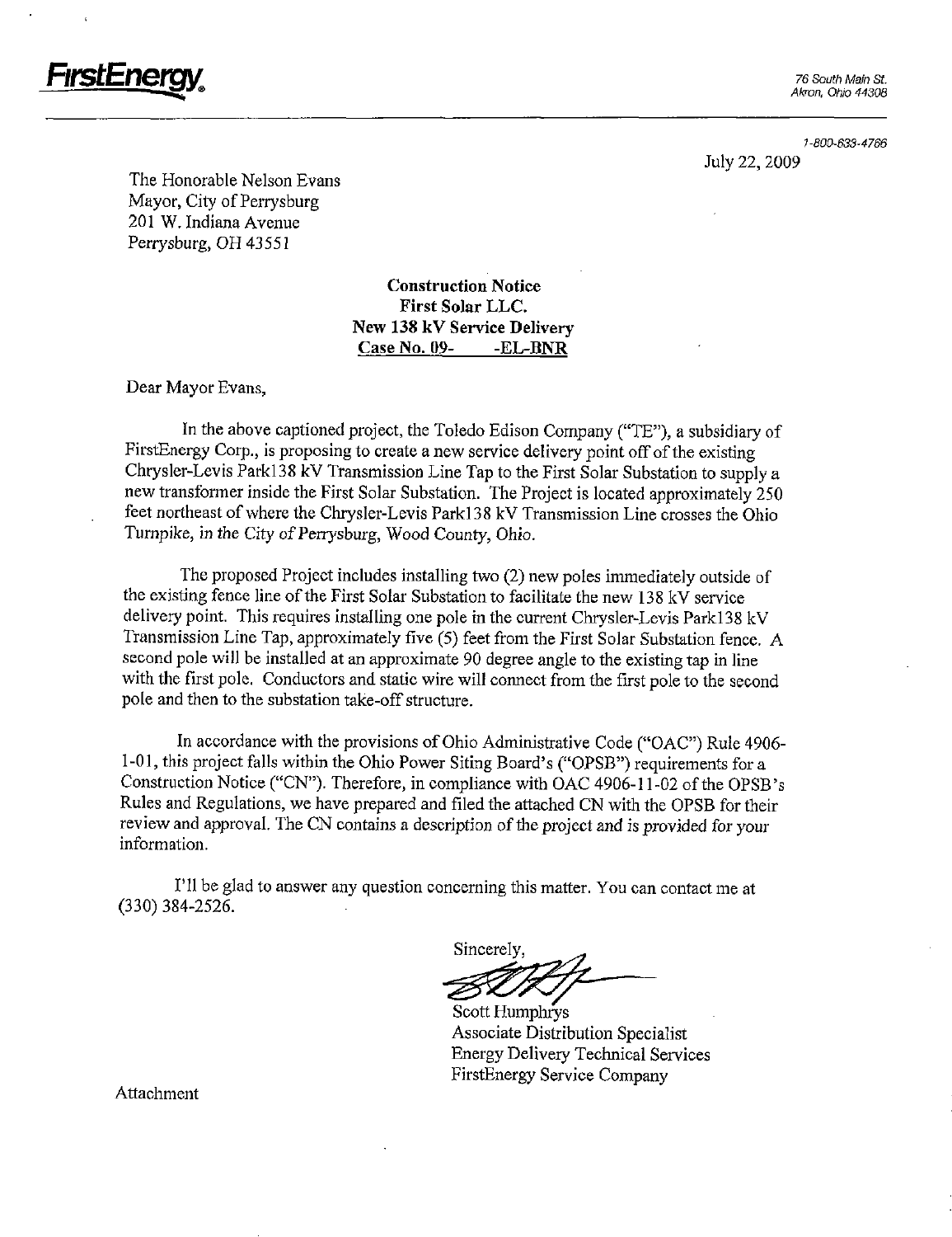![](_page_13_Picture_0.jpeg)

1-800-633-4766

July 22, 2009

Mr. Joe Lawless President of Council, City of Perrysburg 201 W. Indiana Avenue Perrysburg, OH 43551

> Construction Notice First Solar LLC. New 138 kV Service Delivery Case No. 09- -EL-BNR

Dear Mr. Lawless,

In the above captioned project, the Toledo Edison Company ("TE"), a subsidiary of FirstEnergy Corp., is proposing to create a new service delivery point off of the existing Chrysler-Levis Parkl38 kV Transmission Line Tap to the First Solar Substation to supply a new transformer inside the First Solar Substation. The Project is located approximately 250 feet northeast of where the Chrysler-Levis Parkl38 kV Transmission Line crosses the Ohio Turnpike, in the City of Perrysburg, Wood County, Ohio.

The proposed Project includes installing two (2) new poles immediately outside of the existing fence line of the First Solar Substation to facilitate the new 138 kV service delivery point. This requires installing one pole in the current Chrysler-Levis Parkl38 kV Transmission Line Tap, approximately five (5) feet from the First Solar Substation fence. A second pole will be installed at an approximate 90 degree angle to the existing tap in line with the first pole. Conductors and static wire will connect from the first pole to the second pole and then to the substation take-off structure.

In accordance with the provisions of Ohio Administrative Code ("OAC") Rule 4906- 1-01, this project falls within the Ohio Power Siting Board's ("OPSB") requirements for a Construction Notice ("CN"). Therefore, in compliance with OAC 4906-11-02 of the OPSB's Rules and Regulations, we have prepared and filed the attached CN with the OPSB for their review and approval. The CN contains a description of the project and is provided for your information.

I'll be glad to answer any question conceming this matter. You can contact me at (330) 384-2526.

Sincerely r<br>T

Scott Humphrys Associate Distribution Specialist Energy Delivery Technical Services FirstEnergy Service Company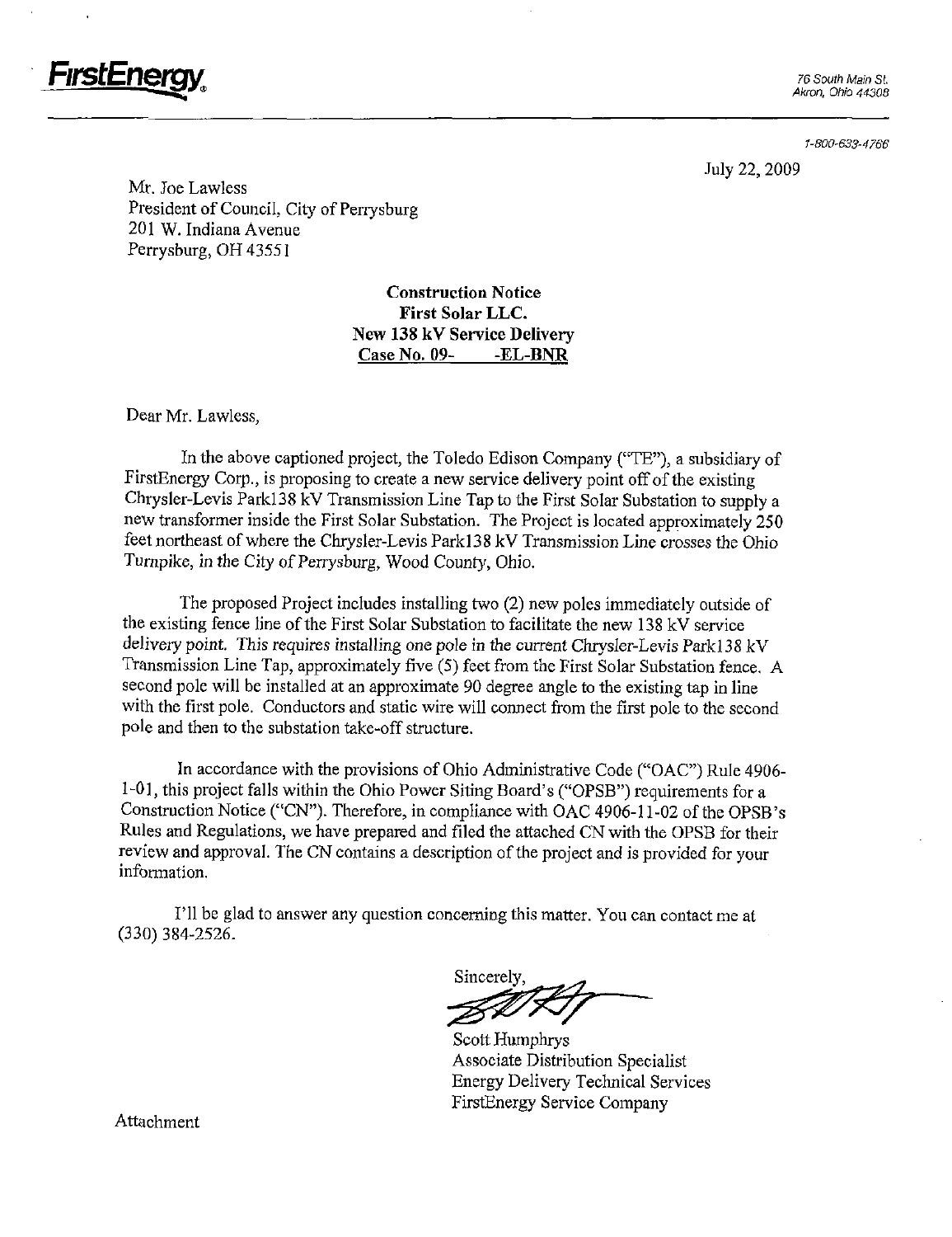![](_page_14_Picture_0.jpeg)

1-800-633-4766

July 22, 2009

Mr. Jon G. Eckel Public Service Director 201 W. Indiana Avenue Perrysburg, OH 43551

> Construction Notice First Solar LLC. New 138 kV Service Delivery Case No. 09- -EL-BNR

Dear Mr. Eckel,

In the above captioned project, the Toledo Edison Company ("TE"), a subsidiary of FirstEnergy Corp., is proposing to create a new service delivery point off of the existing Chrysler-Levis Parkl38 kV Transmission Line Tap to the First Solar Substation to supply a new transformer inside the First Solar Substation. The Project is located approximately 250 feet northeast of where the Chrysler-Levis Parkl38 kV Transmission Line crosses the Ohio Turnpike, in the City of Perrysburg, Wood County, Ohio.

The proposed Project includes installing two (2) new poles immediately outside of the existing fence line of the First Solar Substation to facilitate the new 138 kV service delivery point. This requires installing one pole in the current Chrysler-Levis Park138 kV Transmission Line Tap, approximately five (5) feet from the First Solar Substation fence. A second pole will be installed at an approximate 90 degree angle to the existing tap in line with the first pole. Conductors and static wire will connect from the first pole to the second pole and then to the substation take-off structure.

In accordance with the provisions of Ohio Administrative Code ("OAC") Rule 4906- 1-01, this project falls within the Ohio Power Siting Board's ("OPSB") requirements for a Construction Notice ("CN"). Therefore, in compliance with OAC 4906-11-02 of the OPSB's Rules and Regulations, we have prepared and filed the attached CN with the OPSB for their review and approval. The CN contains a description of the project and is provided for your information.

I'll be glad to answer any question conceming this matter. You can contact me at (330) 384-2526.

Sincerely,

Scott Humphrys Associate Distribution Specialist Energy Delivery Technical Services FirstEnergy Service Company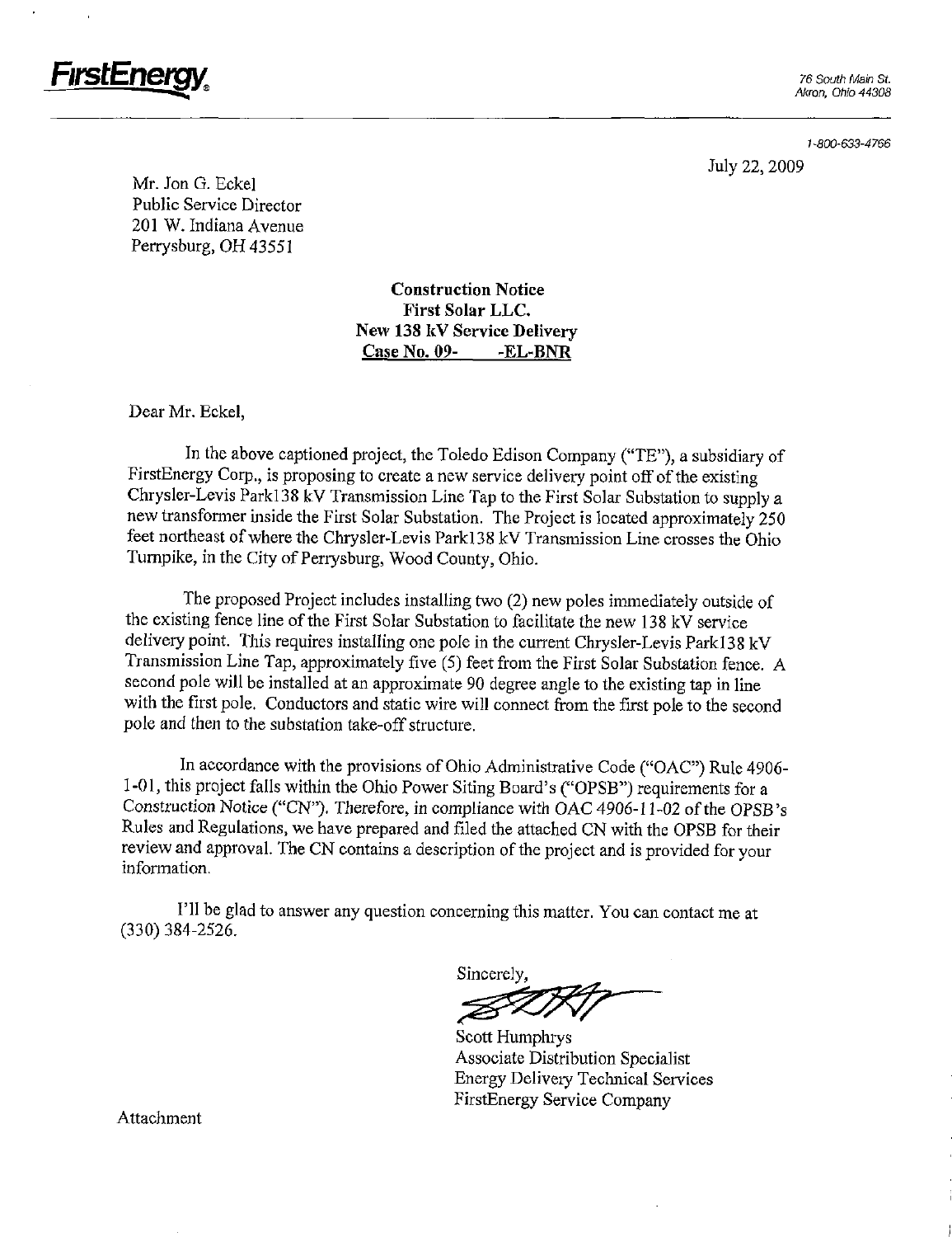![](_page_15_Picture_0.jpeg)

1-800-633-4766

July 22, 2009

Mr. John Wanick. Municipal Planning Commission, City of Perrysburg 201 W. Indiana Avenue Perrysburg, OH 43551

> Construction Notice First Solar LLC. New 138 kV Service Delivery Case No. 09- -EL-BNR

Dear Mr. Wanick,

In the above captioned project, the Toledo Edison Company ("TE"), a subsidiary of FirstEnergy Corp., is proposing to create a new service delivery point off of the existing Chrysler-Levis Parkl38 kV Transmission Line Tap to the First Solar Substation to supply a new transformer inside the First Solar Substation. The Project is located approximately 250 feet northeast of where the Chrysler-Levis Parkl38 kV Transmission Line crosses the Ohio Turnpike, in the City of Perrysburg, Wood County, Ohio.

The proposed Project includes installing two (2) new poles immediately outside of the existing fence line of the First Solar Substation to facilitate the new 138 kV service delivery point. This requires installing one pole in the current Chrysler-Levis Parkl38 kV Transmission Line Tap, approximately five (5) feet from the First Solar Substation fence. A second pole will be installed at an approximate 90 degree angle to the existing tap in line with the first pole. Conductors and static wire will connect from the first pole to the second pole and then to the substation take-off structure.

In accordance with the provisions of Ohio Administrative Code ("OAC") Rule 4906- 1-01, this project falls within the Ohio Power Siting Board's ("OPSB") requirements for a Construction Notice ("CN"). Therefore, in compliance with OAC 4906-11-02 of the OPSB's Rules and Regulations, we have prepared and filed the attached CN with the OPSB for their review and approval. The CN contains a description of the project and is provided for your information.

I'll be glad to answer any question concerning this matter. You can contact me at (330)384-2526.

Sincerely,

Scott Humphrys Associate Distribution Specialist Energy Delivery Technical Services FirstEnergy Service Company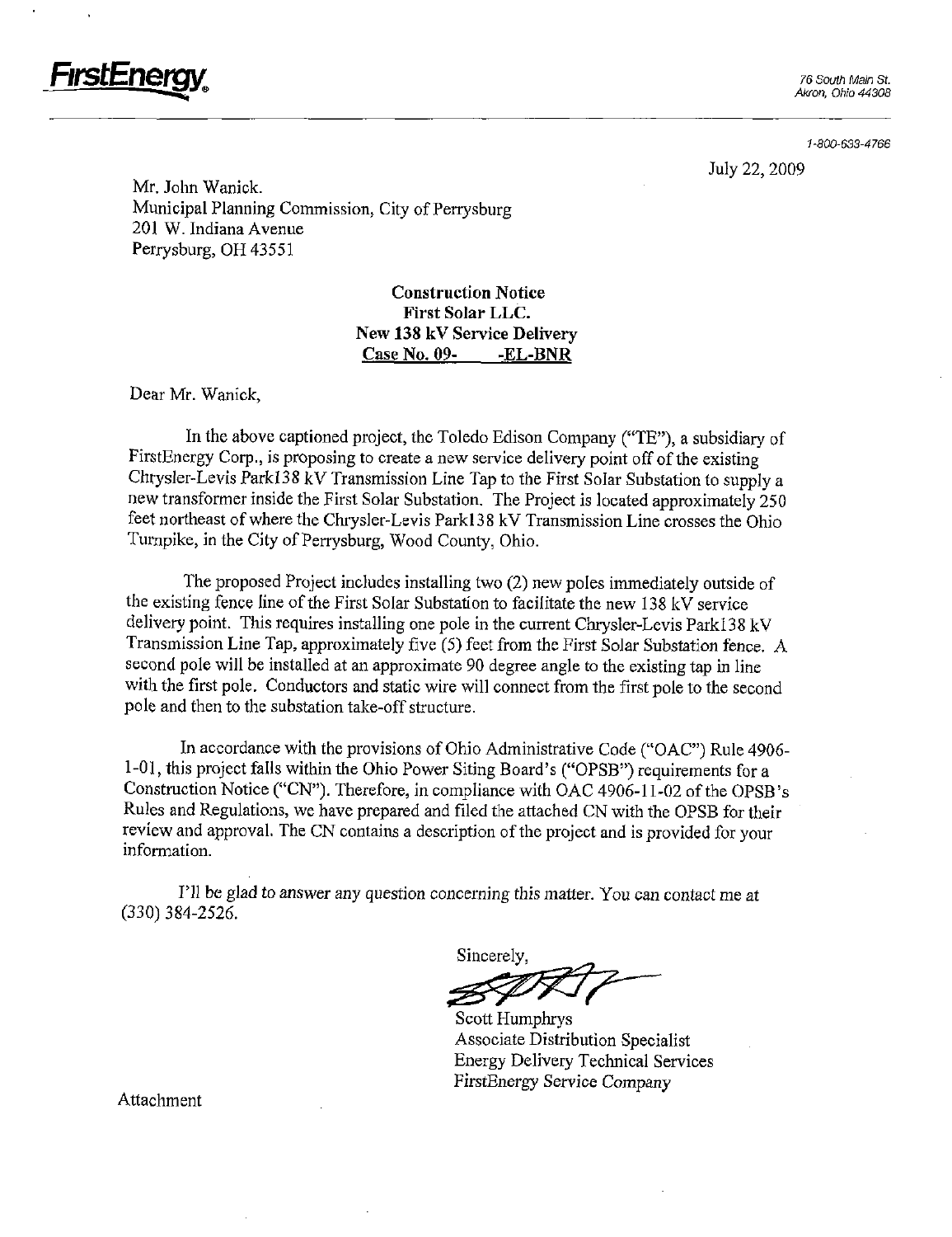![](_page_16_Picture_0.jpeg)

1-800-633-4766

July 22, 2009

Mr. Rick Thielen Planning/Zoning Administrator, City of Perrysburg 201 W. Indiana Avenue Perrysburg, OH 43551

> Construction Notice First Solar LLC. New 138 kV Service Delivery Case No. 09- -EL-BNR

Dear Mr. Thielen,

FirstEnergy^

In the above captioned project, the Toledo Edison Company ("TE"), a subsidiary of FirstEnergy Corp., is proposing to create a new service delivery point off of the existing Chrysler-Levis Parkl38 kV Transmission Line Tap to the First Solar Substation to supply a new transformer inside the First Solar Substation. The Project is located approximately 250 feet northeast of where the Chrysler-Levis Parkl38 kV Transmission Line crosses the Ohio Turnpike, in the City of Perrysburg, Wood County, Ohio.

The proposed Project includes installing two (2) new poles immediately outside of the existing fence line of the First Solar Substation to facilitate the new 138 kV service delivery point. This requires installing one pole in the current Chrysler-Levis Park138 kV Transmission Line Tap, approximately five (5) feet from the First Solar Substation fence. A second pole will be installed at an approximate 90 degree angle to the existing tap in line with the first pole. Conductors and static wire will connect from the first pole to the second pole and then to the substation take-off structure.

In accordance with the provisions of Ohio Administrative Code ("OAC") Rule 4906- 1-01, this project falls within the Ohio Power Siting Board's ("OPSB") requirements for a Construction Notice ("CN"). Therefore, in compliance with OAC 4906-11-02 of the OPSB's Rules and Regulations, we have prepared and filed the attached CN with the OPSB for their review and approval. The CN contains a description of the project and is provided for your information.

Til be glad to answer any question conceming this matter. You can contact me at (330) 384-2526.

Sincerely,

Scott Humphrys Associate Distribution Specialist Energy Delivery Technical Services FirstEnergy Service Company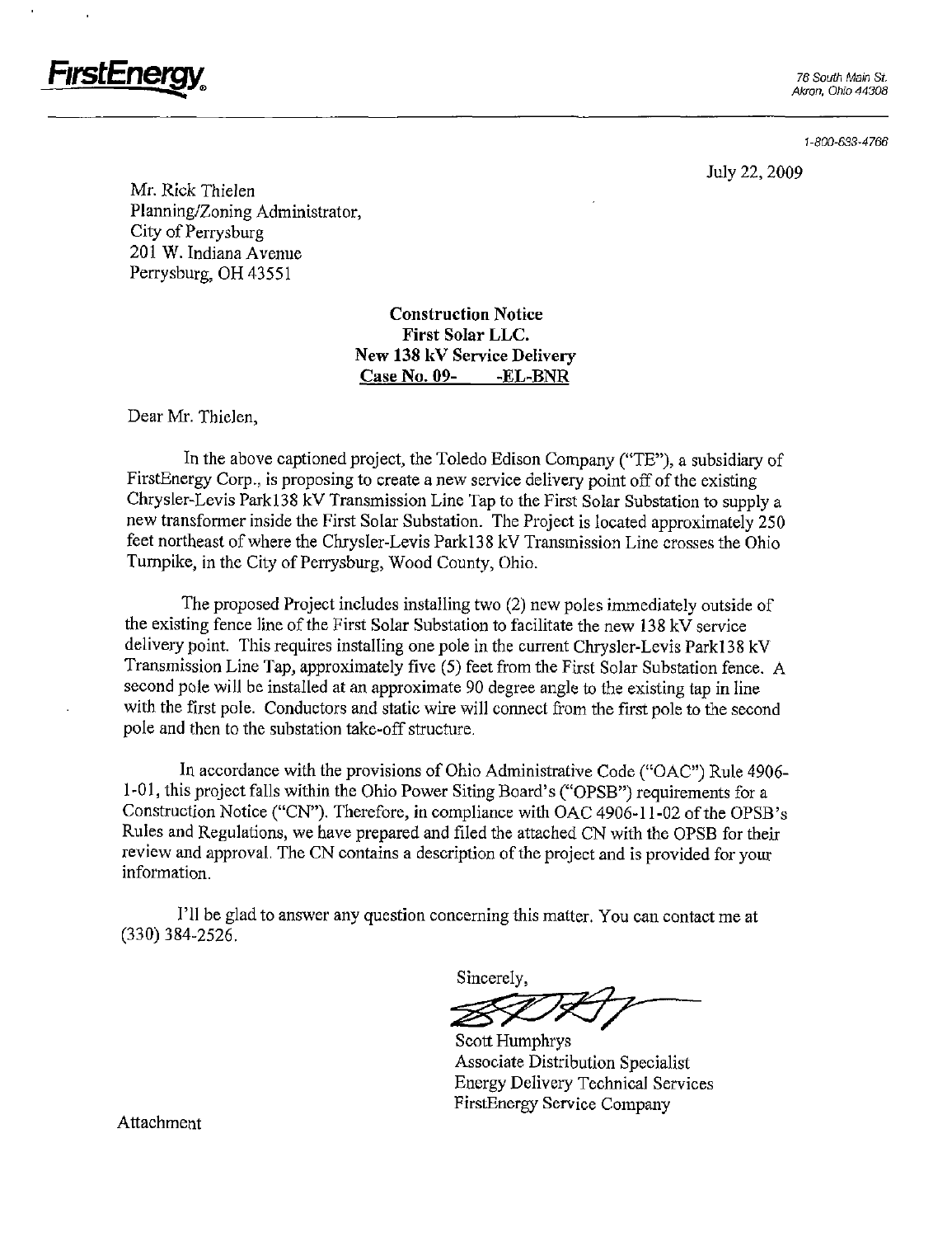![](_page_17_Picture_0.jpeg)

1-800-633-4766

July 22,2009

The Honorable James Carter Wood County Commissioner, President One Courthouse Square Bowling Green, OH 43402

> Construction Notice First Solar LLC. New 138 kV Service Delivery CaseNo. 09- -EL-BNR

Dear Commissioner Carter,

In the above captioned project, the Toledo Edison Company ("TE"), a subsidiary of FirstEnergy Corp., is proposing to create a new service delivery point off of the existing Chrysler-Levis Parkl38 kV Transmission Line Tap to the First Solar Substation to supply a new transformer inside the First Solar Substation. The Project is located approximately 250 feet northeast of where the Chrysler-Levis Parkl38 kV Transmission Line crosses the Ohio Turnpike, in the City of Perrysburg, Wood County, Ohio.

The proposed Project includes installing two (2) new poles immediately outside of the existing fence line of the First Solar Substation to facilitate the new 138 kV service delivery point. This requires installing one pole in the current Chrysler-Levis Parkl38 kV Transmission Line Tap, approximately five (5) feet from the First Solar Substation fence. A second pole will be installed at an approximate 90 degree angle to the existing tap in line with the first pole. Conductors and static wire will connect from the first pole to the second pole and then to the substation take-off structure.

In accordance with the provisions of Ohio Administrative Code ("OAC") Rule 4906- 1-01, this project falls within the Ohio Power Siting Board's ("OPSB") requirements for a Construction Notice ("CN"). Therefore, in compliance with OAC 4906-11-02 of the OPSB's Rules and Regulations, we have prepared and filed the attached CN with the OPSB for their review and approval. The CN contains a description of the project and is provided for your information.

I'll be glad to answer any question concerning this matter. You can contact me at (330)384-2526.

Sincerely,

7

Scott Humphrys Associate Distribution Specialist Energy Delivery Technical Services FirstEnergy Service Company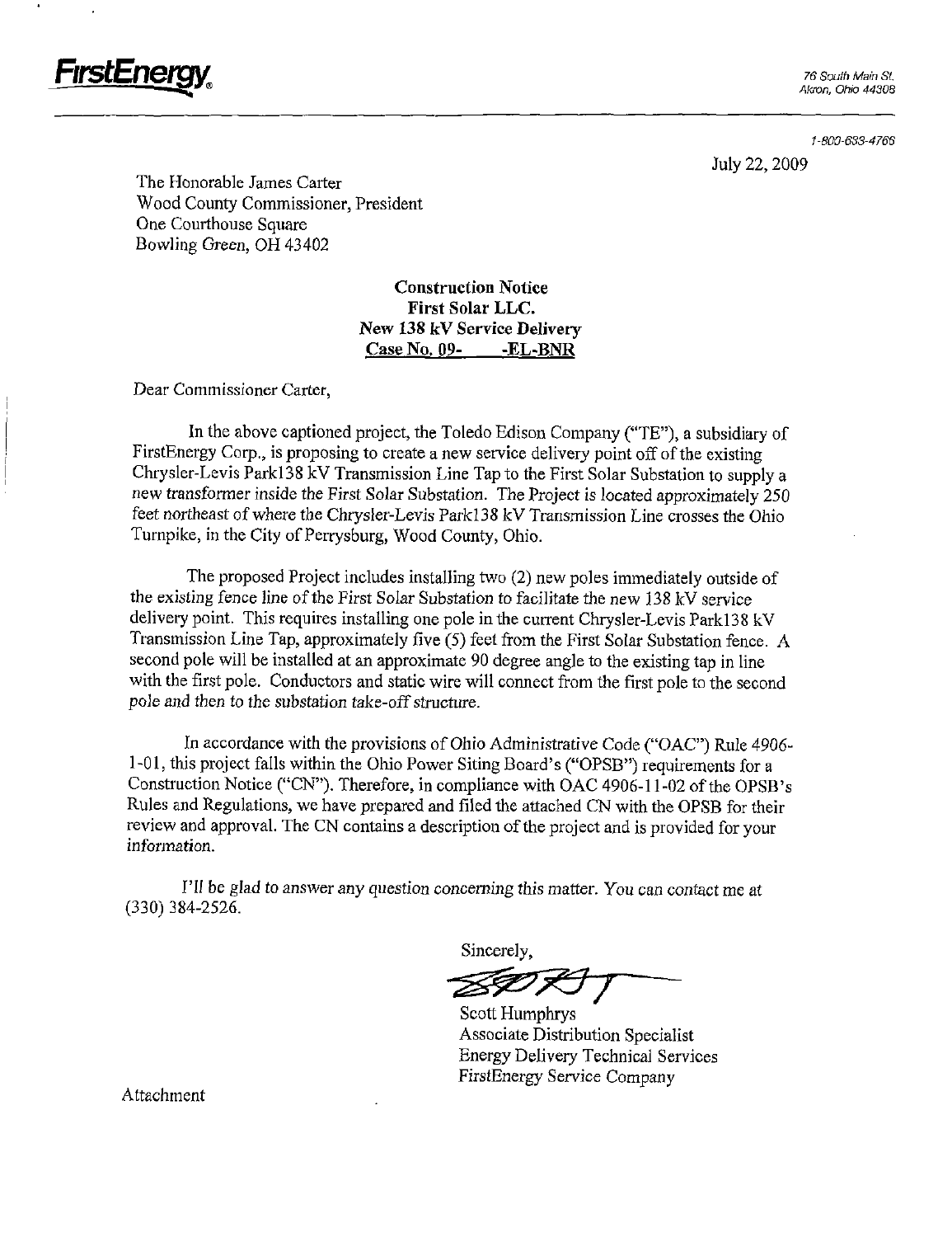FirstEnemv

1-800-633-4766

July 22, 2009

The Honorable Tim Brown Wood County Commissioner One Courthouse Square Bowling Green, OH 43402

> Construction Notice First Solar LLC. New 138 kV Service Delivery Case No. 09- -EL-BNR

Dear Commissioner Brown,

In the above captioned project, the Toledo Edison Company ("TE"), a subsidiary of FirstEnergy Corp., is proposing to create a new service delivery point off of the existing Chrysler-Levis Parkl38 kV Transmission Line Tap to the First Solar Substation to supply a new transformer inside the First Solar Substation. The Project is located approximately 250 feet northeast of where the Chrysler-Levis Parkl38 kV Transmission Line crosses the Ohio Turnpike, in the City of Perrysburg, Wood County, Ohio.

The proposed Project includes installing two (2) new poles immediately outside of the existing fence line of the First Solar Substation to facilitate the new 138 kV service delivery point. This requires installing one pole in the current Chrysler-Levis Parkl38 kV Transmission Line Tap, approximately five (5) feet from the First Solar Substation fence. A second pole will be installed at an approximate 90 degree angle to the existing tap in line with the first pole. Conductors and static wire will connect from the first pole to the second pole and then to the substation take-off structure.

In accordance with the provisions of Ohio Administrative Code ("OAC") Rule 4906- 1-01, this project falls within the Ohio Power Siting Board's ("OPSB") requirements for a Construction Notice ("CN"). Therefore, in compliance with OAC 4906-11-02 of the OPSB's Rules and Regulations, we have prepared and filed the attached CN with the OPSB for their review and approval. The CN contains a description of the project and is provided for your information.

I'll be glad to answer any question conceming this matter. You can contact me at (330) 384-2526.

Sincerely,

Scott Humphrys Associate Distribution Specialist Energy Delivery Technical Services FirstEnergy Service Company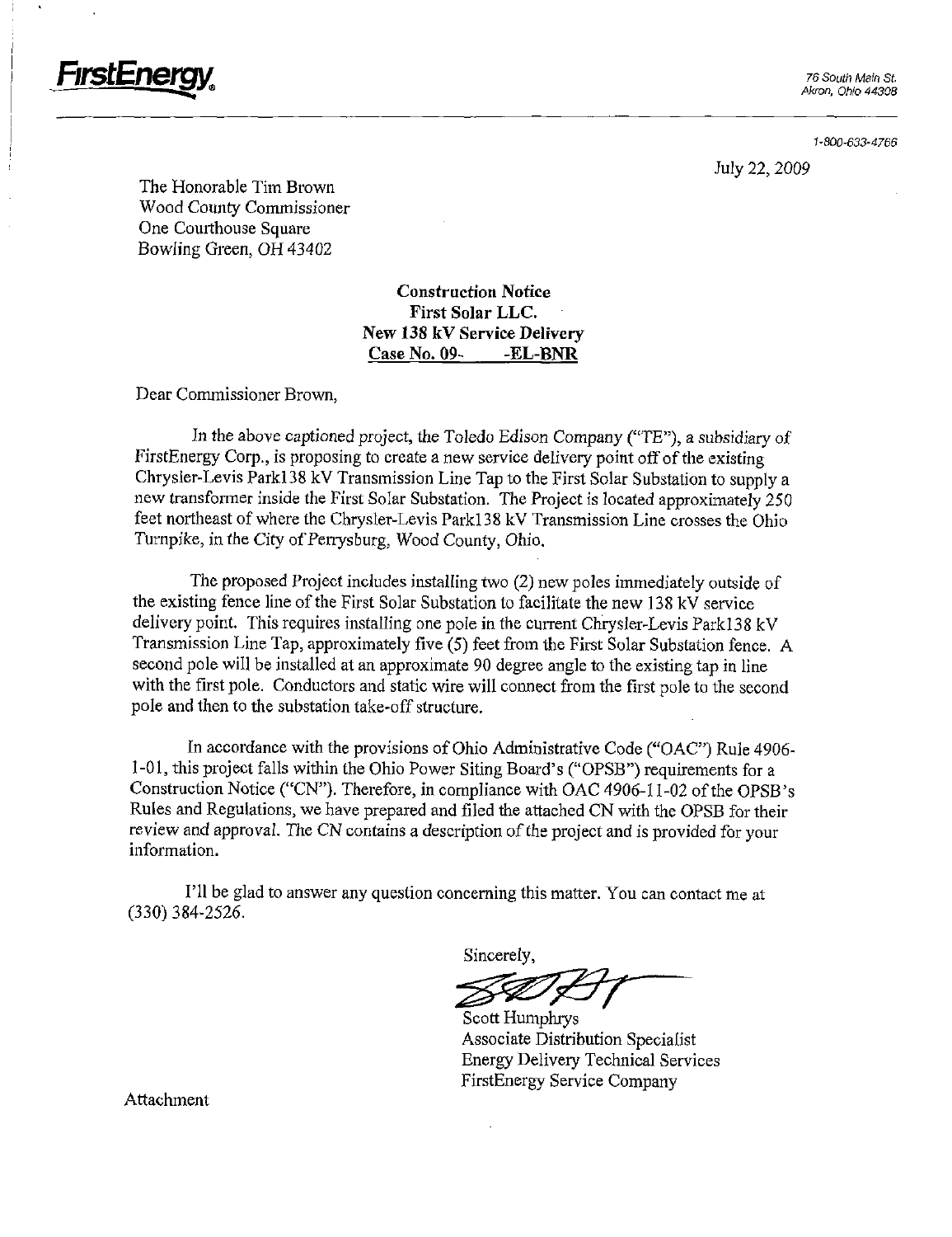![](_page_19_Picture_0.jpeg)

1-800-633-4766

July 22, 2009

The Honorable Alvin Perkins Wood County Commissioner One Courthouse Square Bowling Green, OH 43402

> Construction Notice First Solar LLC. New 138 kV Service Delivery Case No. 09- -EL-BNR

Dear Commissioner Perkins,

In the above captioned project, the Toledo Edison Company ("TE"), a subsidiary of FirstEnergy Corp., is proposing to create a new service delivery point off of the existing Chrysler-Levis Parkl38 kV Transmission Line Tap to the First Solar Substation to supply a new transformer inside the First Solar Substation. The Project is located approximately 250 feet northeast of where the Chrysler-Levis Parkl38 kV Transmission Line crosses the Ohio Turnpike, in the City of Perrysburg, Wood County, Ohio.

The proposed Project includes installing two (2) new poles immediately outside of the existing fence line of the First Solar Substation to facilitate the new 138 kV service deliveiy point. This requires installing one pole in the current Chrysler-Levis Parkl38 kV Transmission Line Tap, approximately five (5) feet from the First Solar Substation fence, A second pole will be installed at an approximate 90 degree angle to the existing tap in line with the first pole. Conductors and static wire will connect from the first pole to the second pole and then to the substation take-off structure.

In accordance with the provisions of Ohio Administrative Code ("OAC") Rule 4906- 1-01, this project falls within the Ohio Power Siting Board's ("OPSB") requirements for a Construction Notice ("CN"). Therefore, in compliance with OAC 4906-11-02 of the OPSB's Rules and Regulations, we have prepared and filed the attached CN with the OPSB for their review and approval. The CN contains a description of the project and is provided for your information.

Til be glad to answer any question conceming this matter. You can contact me at (330) 384-2526.

Sincerely,

Scott Humphrys Associate Distribution Specialist Energy Delivery Technical Services FirstEnergy Service Company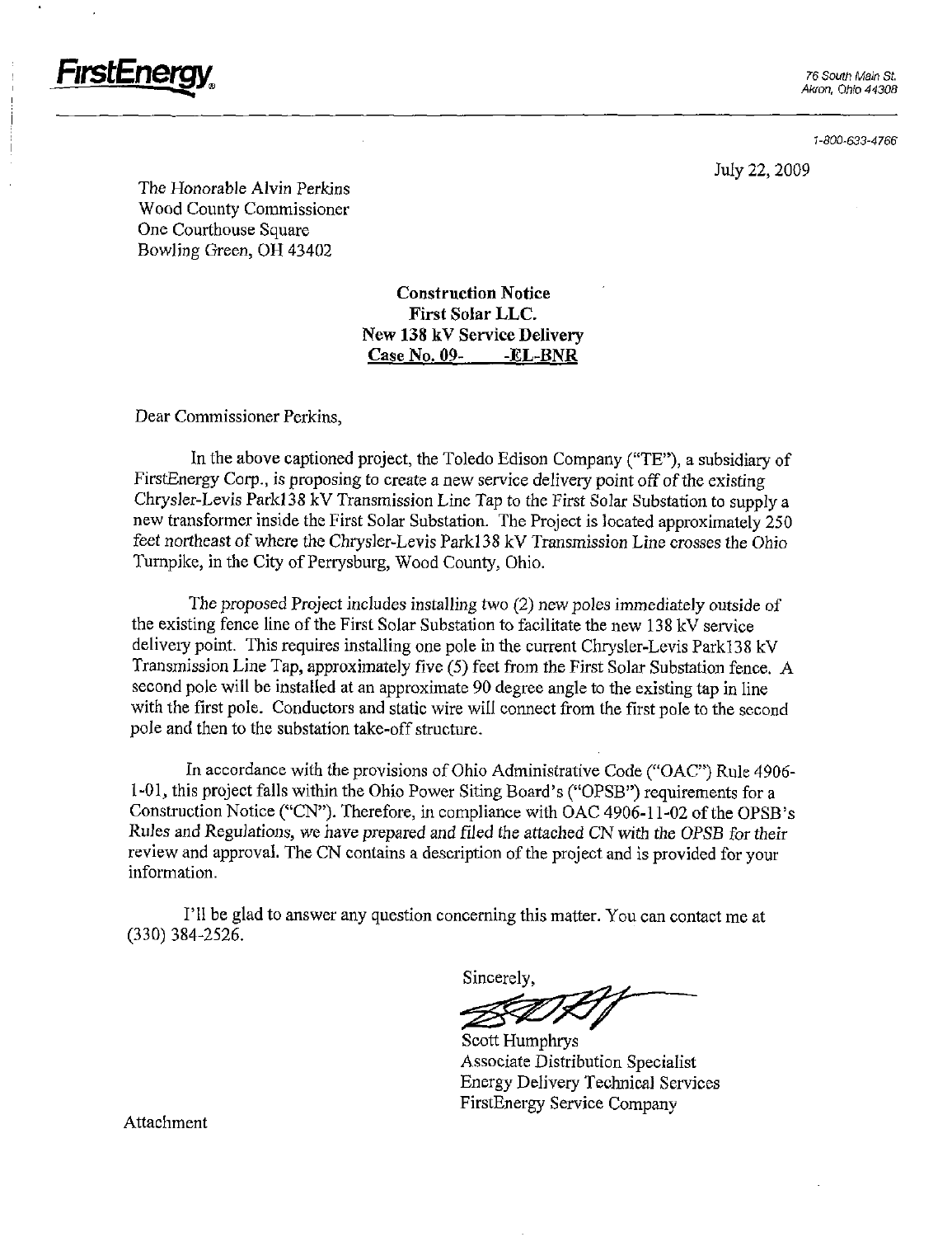![](_page_20_Picture_0.jpeg)

Akron, Ohio 44308

1-800-633-4766 July 22, 2009

Mr. Raymond Huber P.E., P.S. Wood County Engineer One Courthouse Square, Floor 3 Bowling Green, OH 43402

> Construction Notice First Solar LLC. New 138 kV Service Delivery Case No. 09- -EL-BNR

Dear Mr. Huber,

In the above captioned project, the Toledo Edison Company ("TE"), a subsidiary of FirstEnergy Corp., is proposing to create a new service delivery point off of the existing Chrysler-Levis Parkl38 kV Transmission Line Tap to the First Solar Substation to supply a new transformer inside the First Solar Substation. The Project is located approximately 250 feet northeast of where the Chrysler-Levis Parkl38 kV Transmission Line crosses the Ohio Turnpike, in the City of Perrysburg, Wood County, Ohio.

The proposed Project includes installing two (2) new poles immediately outside of the existing fence line of the First Solar Substation to facilitate the new 138 kV service delivery point. This requires installing one pole in the current Chrysler-Levis Parkl38 kV Transmission Line Tap, approximately five (5) feet from the First Solar Substation fence. A second pole will be installed at an approximate 90 degree angle to the existing tap in line with the first pole. Conductors and static wire will connect from the first pole to the second pole and then to the substation take-off structure.

In accordance with the provisions of Ohio Administrative Code ("OAC") Rule 4906- 1-01, this project falls within the Ohio Power Siting Board's ("OPSB") requirements for a Construction Notice ("CN"). Therefore, in compliance with OAC 4906-11-02 of the OPSB's Rules and Regulations, we have prepared and filed the attached CN with the OPSB for their review and approval. The CN contains a description of the project and is provided for your information.

I'll be glad to answer any question concerning this matter. You can contact me at (330)384-2526.

Sincerely,

Scott Humphrys Associate Distribution Specialist Energy Delivery Technical Services FirstEnergy Service Company